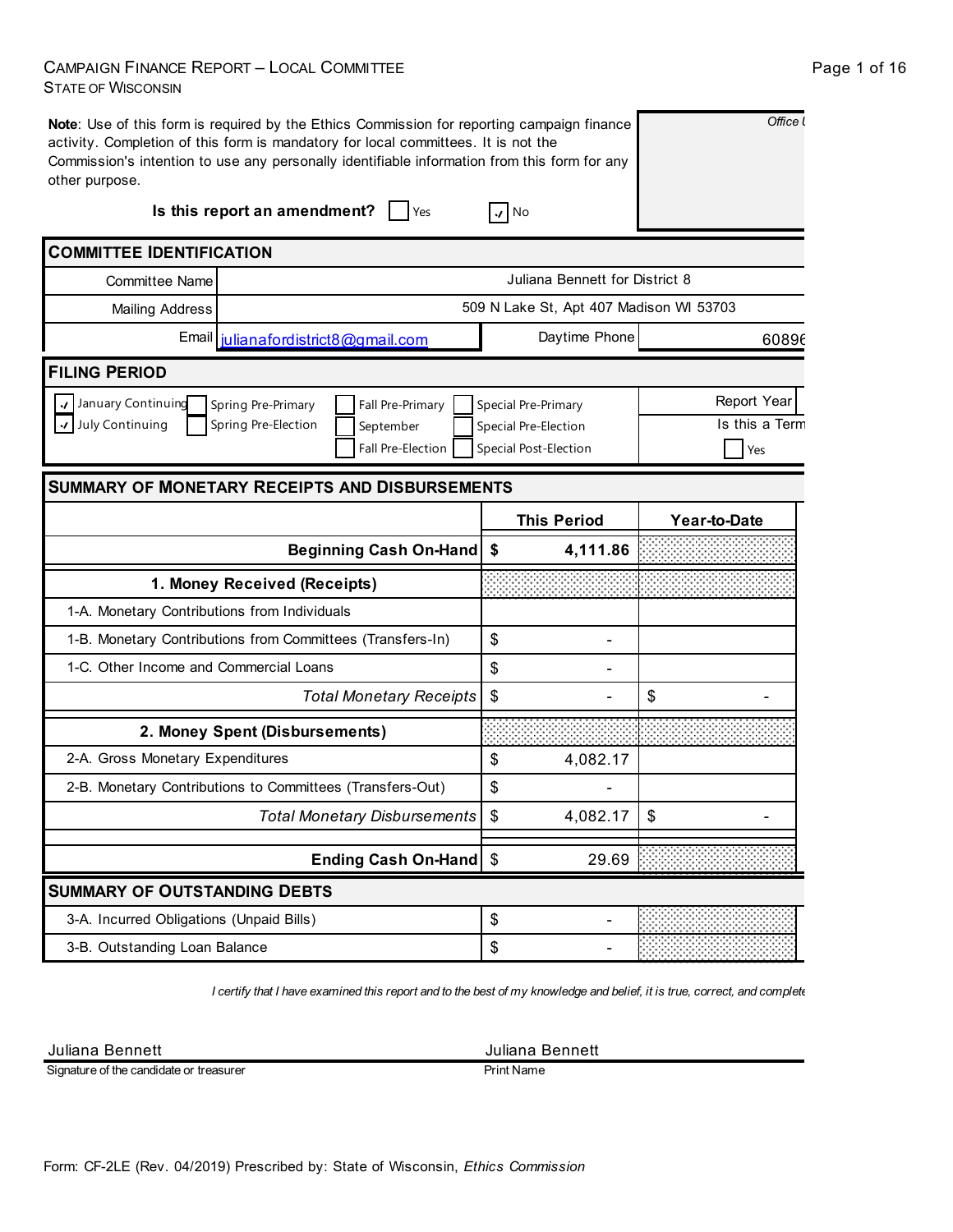### CAMPAIGN FINANCE REPORT – LOCAL COMMITTEE STATE OF WISCONSIN

| <b>Jse Only</b> |  |
|-----------------|--|
|                 |  |
|                 |  |
|                 |  |
|                 |  |
|                 |  |
|                 |  |
|                 |  |
|                 |  |
|                 |  |
|                 |  |
|                 |  |
|                 |  |
|                 |  |
|                 |  |
|                 |  |
|                 |  |
| 309063          |  |
|                 |  |
|                 |  |
|                 |  |
|                 |  |
|                 |  |
|                 |  |
| ination Report? |  |
|                 |  |
| No              |  |
|                 |  |
|                 |  |
|                 |  |
|                 |  |
| Office Use Only |  |
|                 |  |
|                 |  |
|                 |  |
|                 |  |
|                 |  |
|                 |  |
|                 |  |
|                 |  |
|                 |  |
|                 |  |
|                 |  |
|                 |  |
|                 |  |
|                 |  |
|                 |  |
|                 |  |
|                 |  |
|                 |  |
|                 |  |
|                 |  |
|                 |  |
|                 |  |
|                 |  |
|                 |  |
|                 |  |
|                 |  |
|                 |  |
|                 |  |
|                 |  |
|                 |  |
|                 |  |
|                 |  |
|                 |  |
|                 |  |
|                 |  |
|                 |  |
|                 |  |

*I certify that I have examined this report and to the best of my knowledge and belief, it is true, correct, and complete.*

1/27/22

Date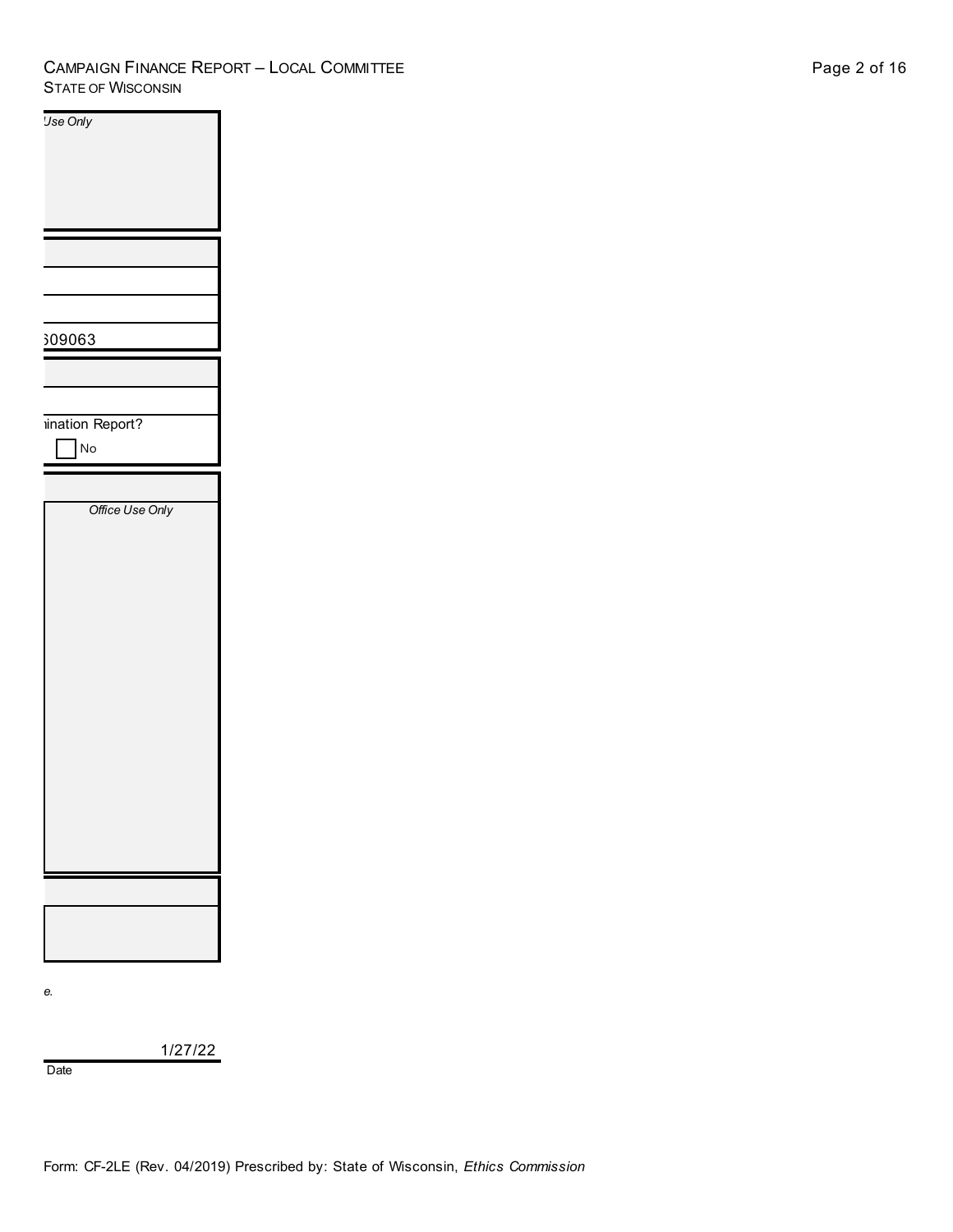|     | / Contributions from Individuals (Including Loans from Individu<br>.rarv |  | 'aαe   |        |  |  |  |
|-----|--------------------------------------------------------------------------|--|--------|--------|--|--|--|
| - - |                                                                          |  | $\sim$ | $\sim$ |  |  |  |

| Date | <b>Name</b> | <b>Addres</b> | €it∨ | ∠in | Occupation | Comments |
|------|-------------|---------------|------|-----|------------|----------|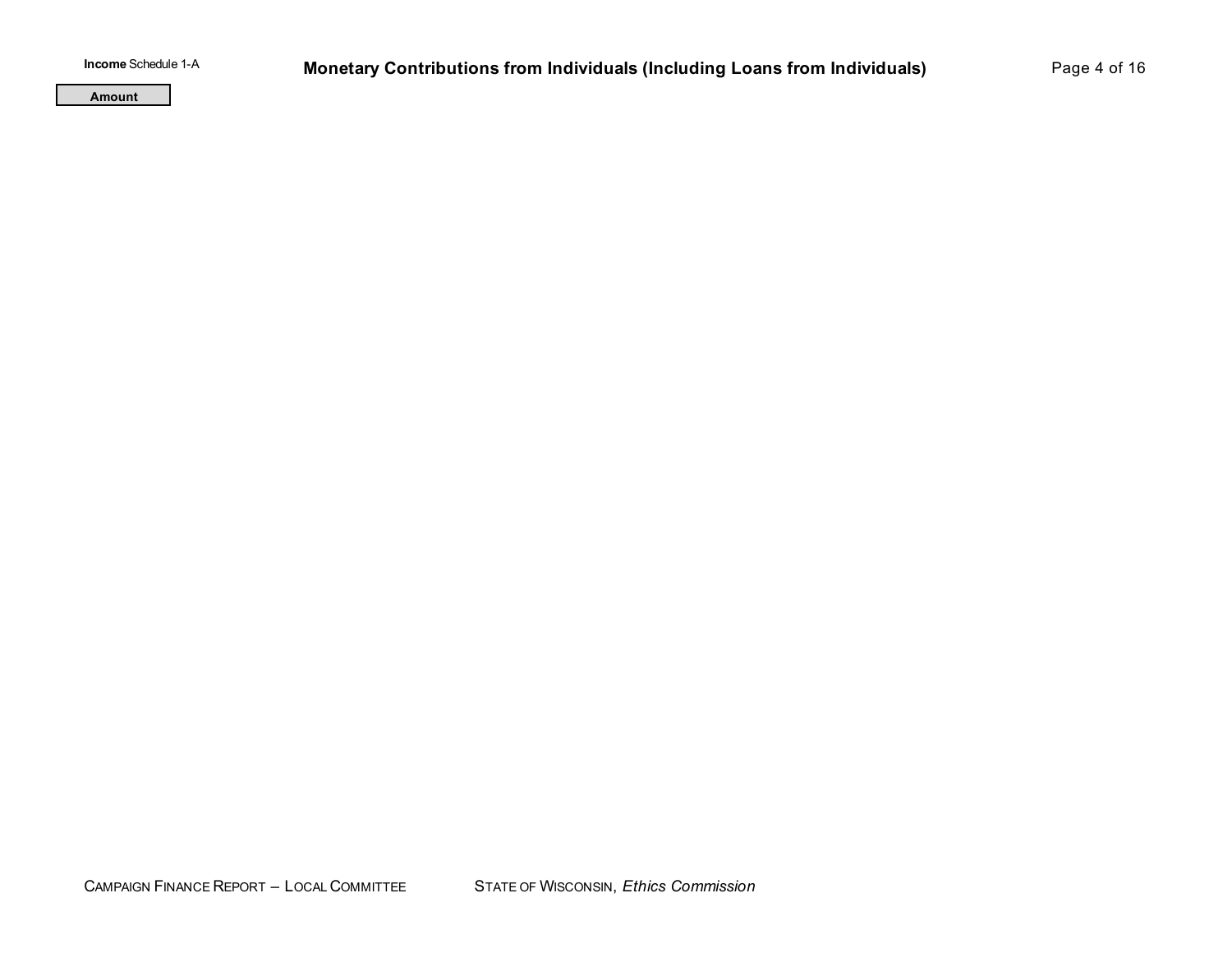| <b>Income</b> Schedule 1-B<br><b>Monetary Contributions from Committees (Transfers-In)</b> |                |                |      |  | Page 5 of |          |
|--------------------------------------------------------------------------------------------|----------------|----------------|------|--|-----------|----------|
| <b>Date</b>                                                                                | ∶ommittee Name | <b>Address</b> | City |  | Zip       | ;omments |

Г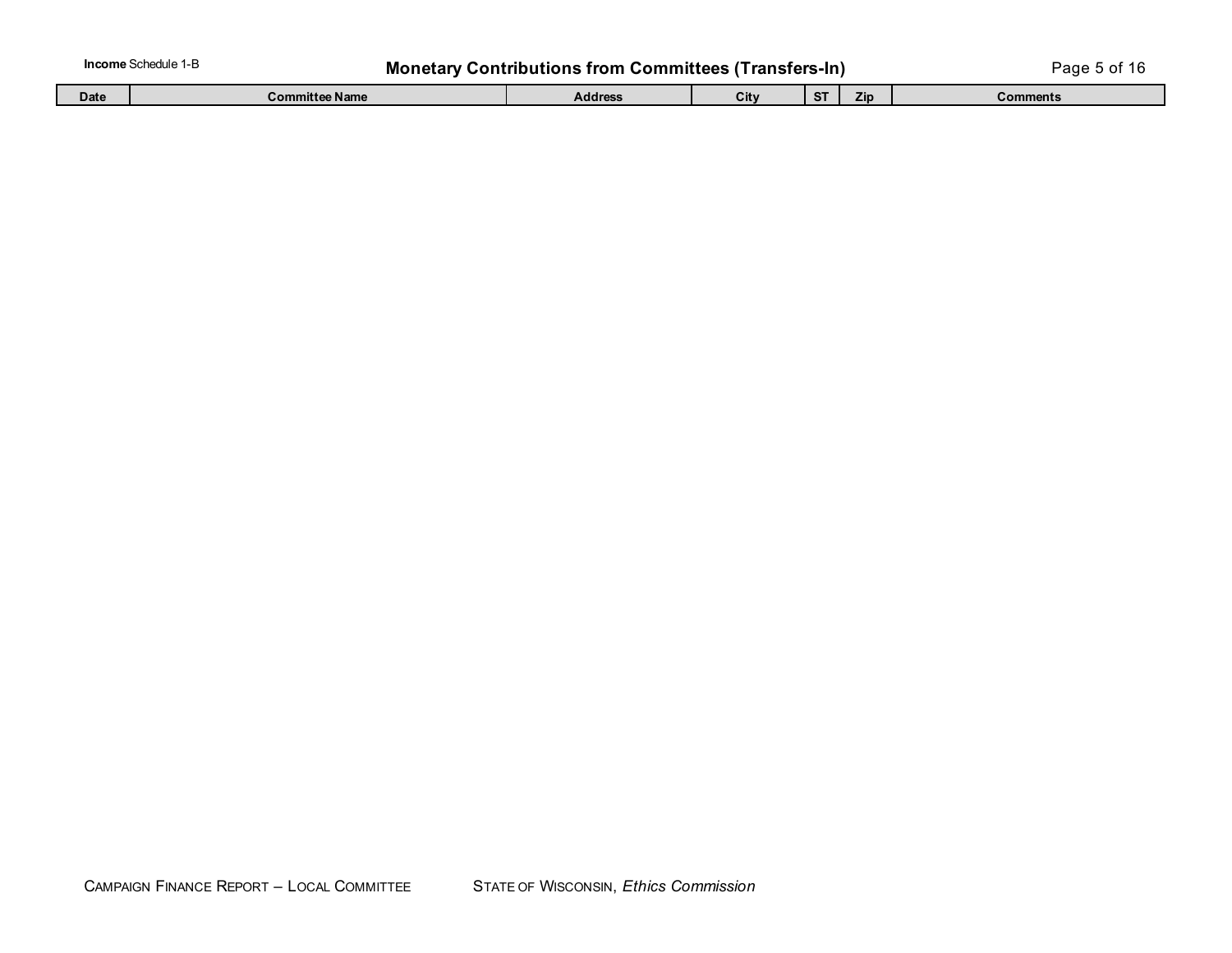**Amount**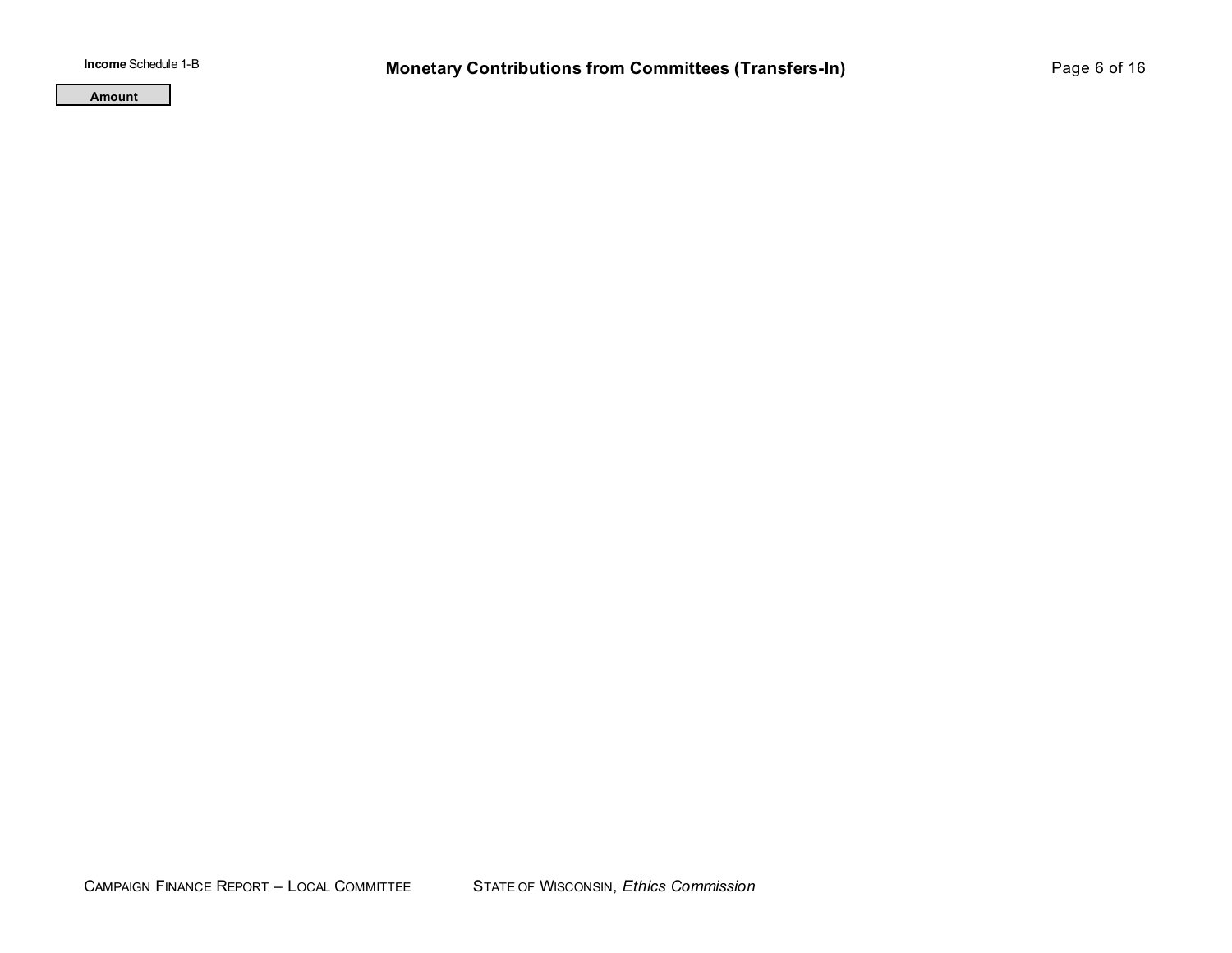**In the Income and Commercial Loans Commercial Loans Page 7 of 16** 

| Date | Name | <b>Address</b> | --<br>u | 410 | <b>Reason for Income</b> | <b>Comments</b> |
|------|------|----------------|---------|-----|--------------------------|-----------------|
|      |      |                |         |     |                          |                 |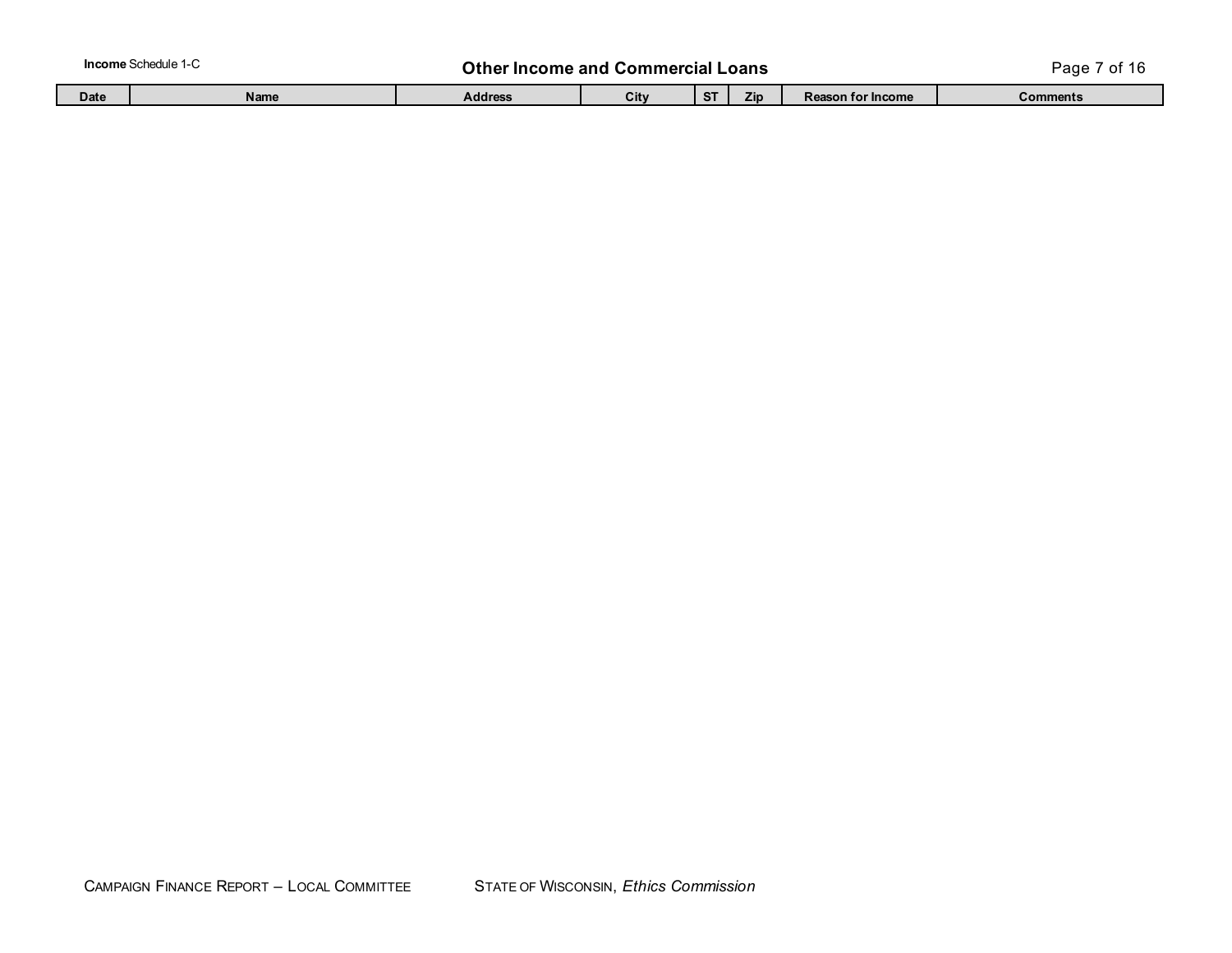**Amount**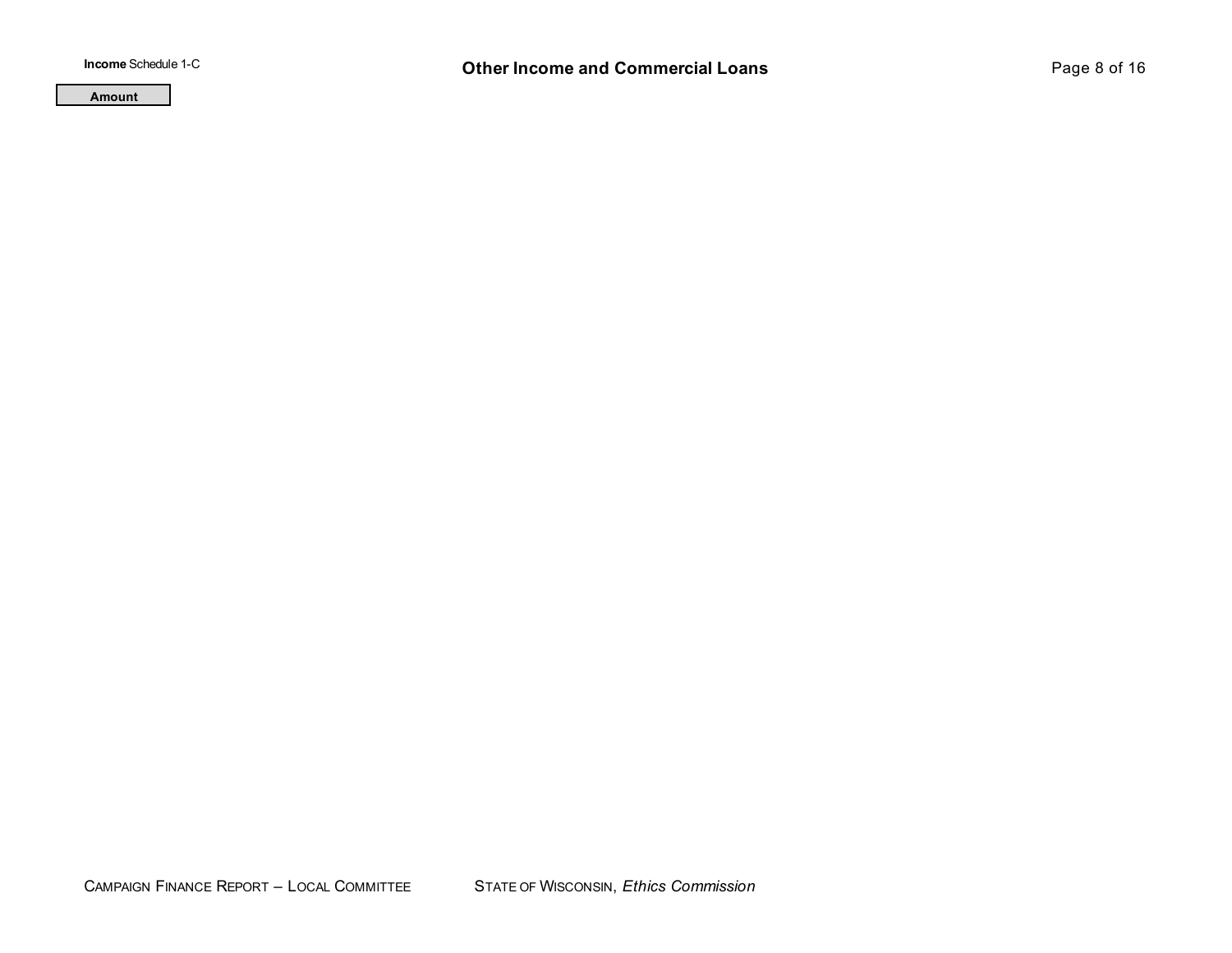# **Disbursements** Schedule 2-A **Gross Monetary Expenditures** Page 9 of 16

| Date | Name                            | <b>Address</b>   | City    | <b>ST</b> | Zip<br><b>Purpose</b> |                     | <b>Comments</b> |
|------|---------------------------------|------------------|---------|-----------|-----------------------|---------------------|-----------------|
|      | 3/23/21 Wells Print and Digital | 3122 Watford Way | Madison | WI        |                       | 53713 Dorm Mailers  |                 |
|      | 3/23/21 Thrutext                |                  |         |           |                       | texting service     |                 |
|      | 3/24/21 Crayola Chalk           |                  |         |           |                       | chalking            |                 |
|      | 3/24/21 wells Print and Digital | 3122 Watford Way |         |           |                       | Spring St Mailer    |                 |
|      | 3/24/21 Facebook Ads            |                  |         |           |                       | ads                 |                 |
|      | 3/26/21 Wells Print and Digital | 3122 Watford Way | madison | wi        |                       | 53713 Door Cards    |                 |
|      | 3/29/21 Wells Print and Digital | 3122 Watford Way | madison | wi        |                       | 53713 Mailers       |                 |
|      | 3/31/21 Facebook Ads            |                  |         |           |                       | ads                 |                 |
|      | 5/1/21 Elena Haasl              |                  | Madison | WI        |                       | 53703 reimbursement |                 |
|      | 5/1/21 Juliana Bennett          | 509 N Lake St    | Madison | WI        |                       | 53703 reimbursement |                 |
|      | 5/1/21 James Bennett            | 2502 Kendall Ave | Madison | WI        |                       | 53702 reimbursement |                 |
|      | 5/1/21 Taylor Scofield          | 515 N Lake St    | Madison | WI        |                       | 53703 reimbursement |                 |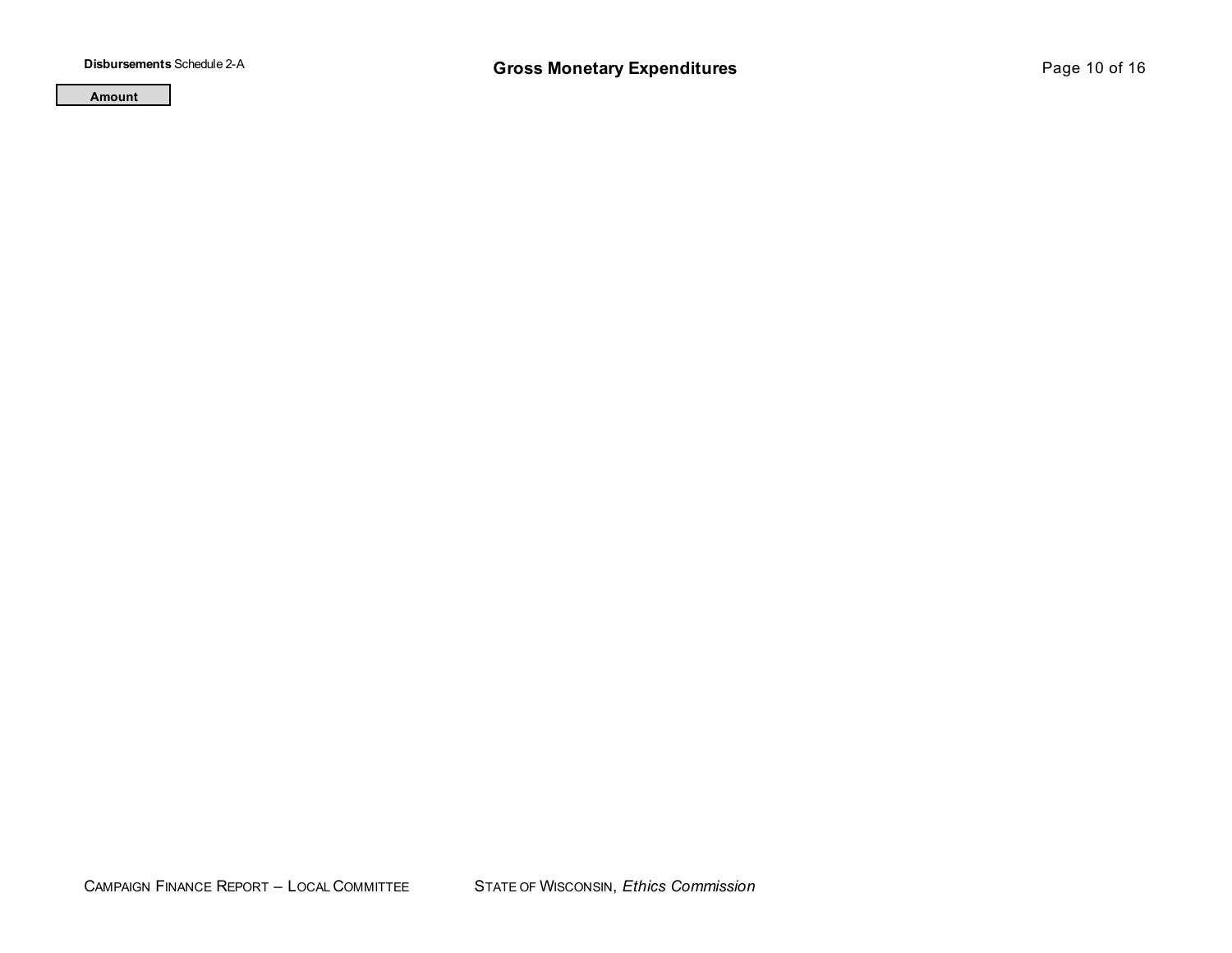| <b>Disbursements Schedule 2-B</b><br><b>Monetary</b><br>ˈTransters-Out)<br>. Contributions to Committees ( $^\tau$ |                |         |      |        |     | aae?     |
|--------------------------------------------------------------------------------------------------------------------|----------------|---------|------|--------|-----|----------|
| <b>Date</b>                                                                                                        | Committee Name | Address | City | $\sim$ | Zip | Comments |

| Date | . .<br>e Name<br>Committee | Address. | √itv. | Zin | Comments |
|------|----------------------------|----------|-------|-----|----------|
|      |                            |          |       |     |          |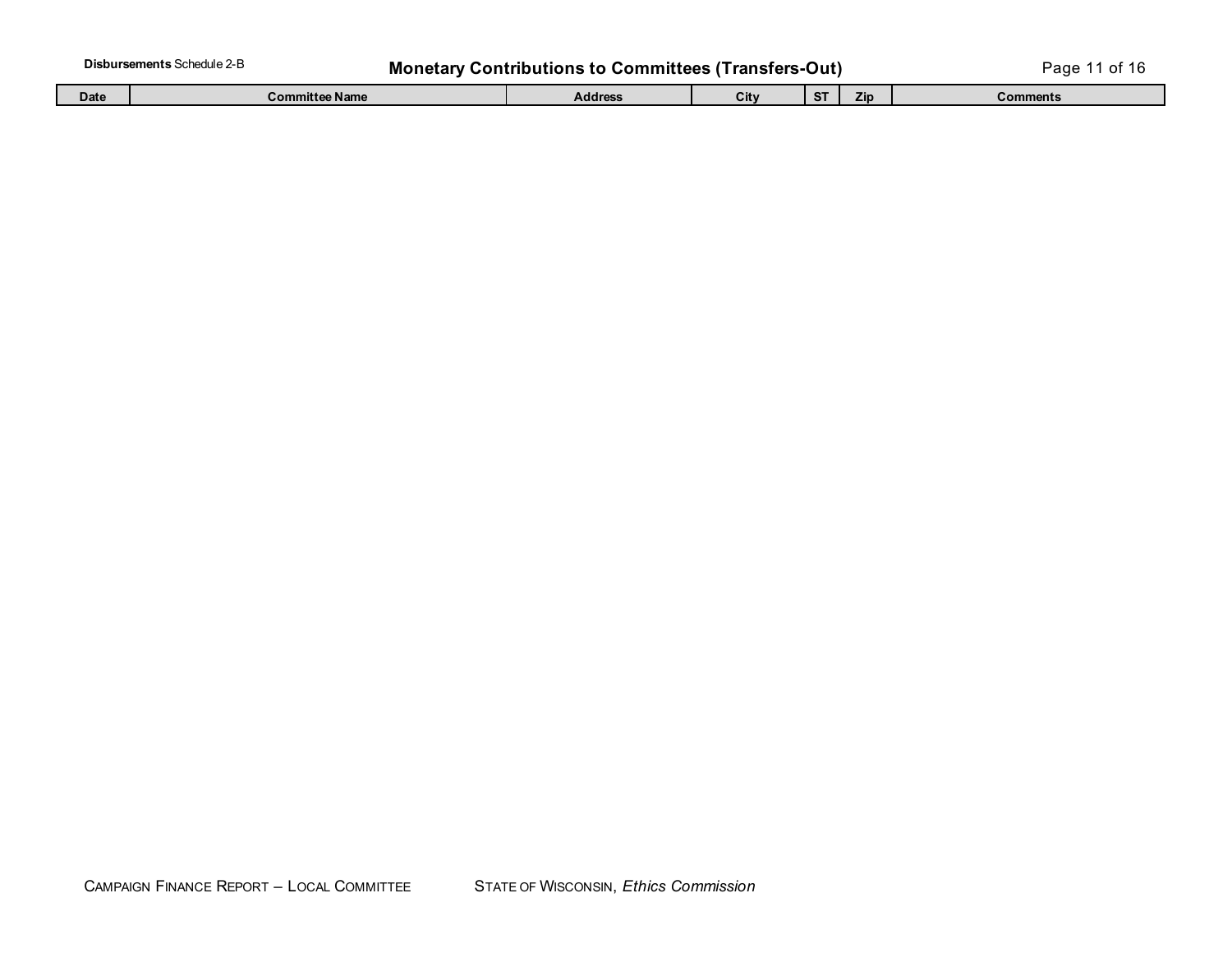**Amount**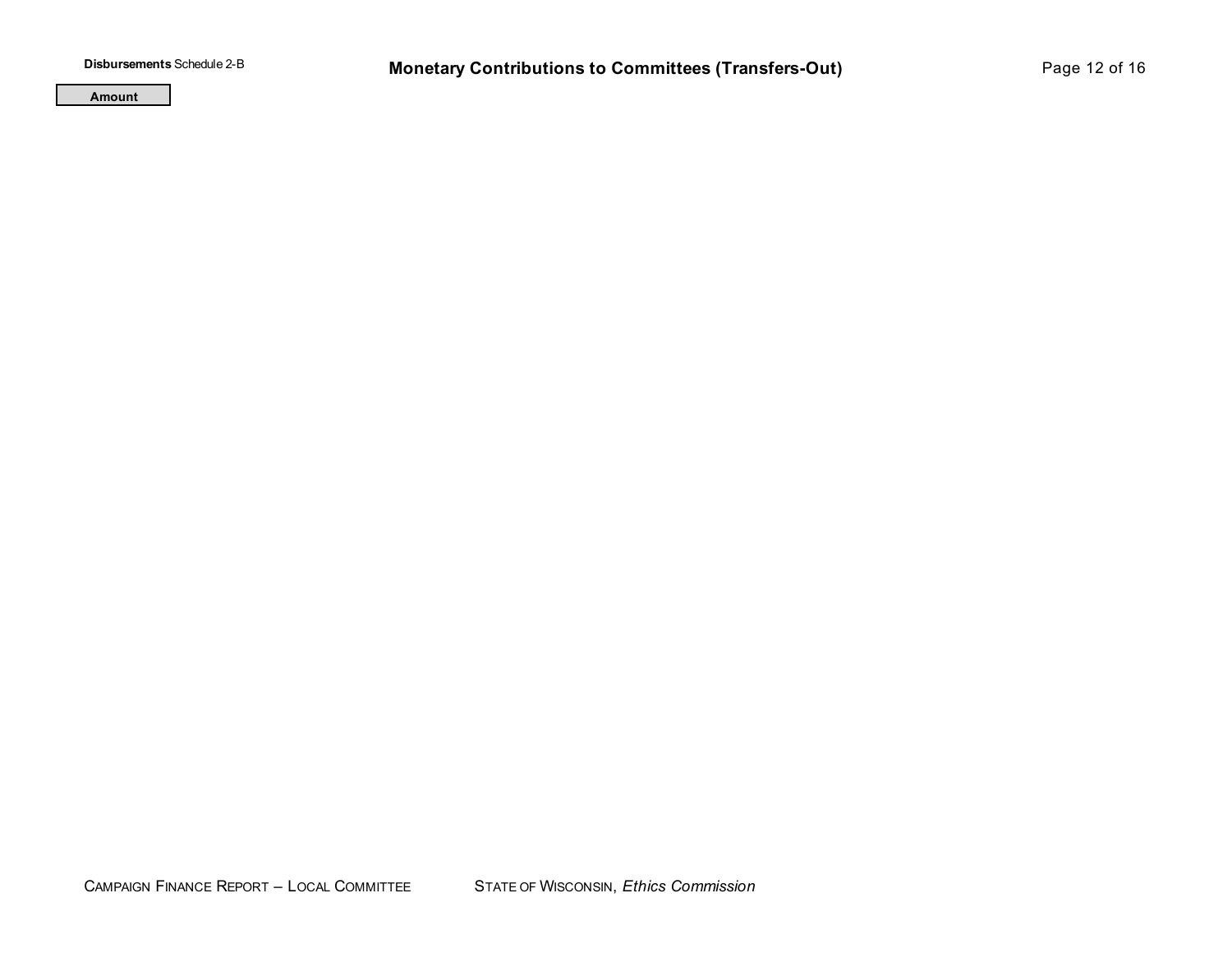## **Debts** Schedule 3-A **Incurred Obligations Excluding Loans (Unpaid Bills)** Page 13 of 16

| Date | Name | <b>Address</b> | City | $c_{T}$<br>$\mathbf{v}$ | Zip | <b>Purpose</b> | Outstanding<br>Balance,<br><b>Beginning of</b><br>Period | <b>New Obligation</b><br><b>This Period</b> |
|------|------|----------------|------|-------------------------|-----|----------------|----------------------------------------------------------|---------------------------------------------|
|------|------|----------------|------|-------------------------|-----|----------------|----------------------------------------------------------|---------------------------------------------|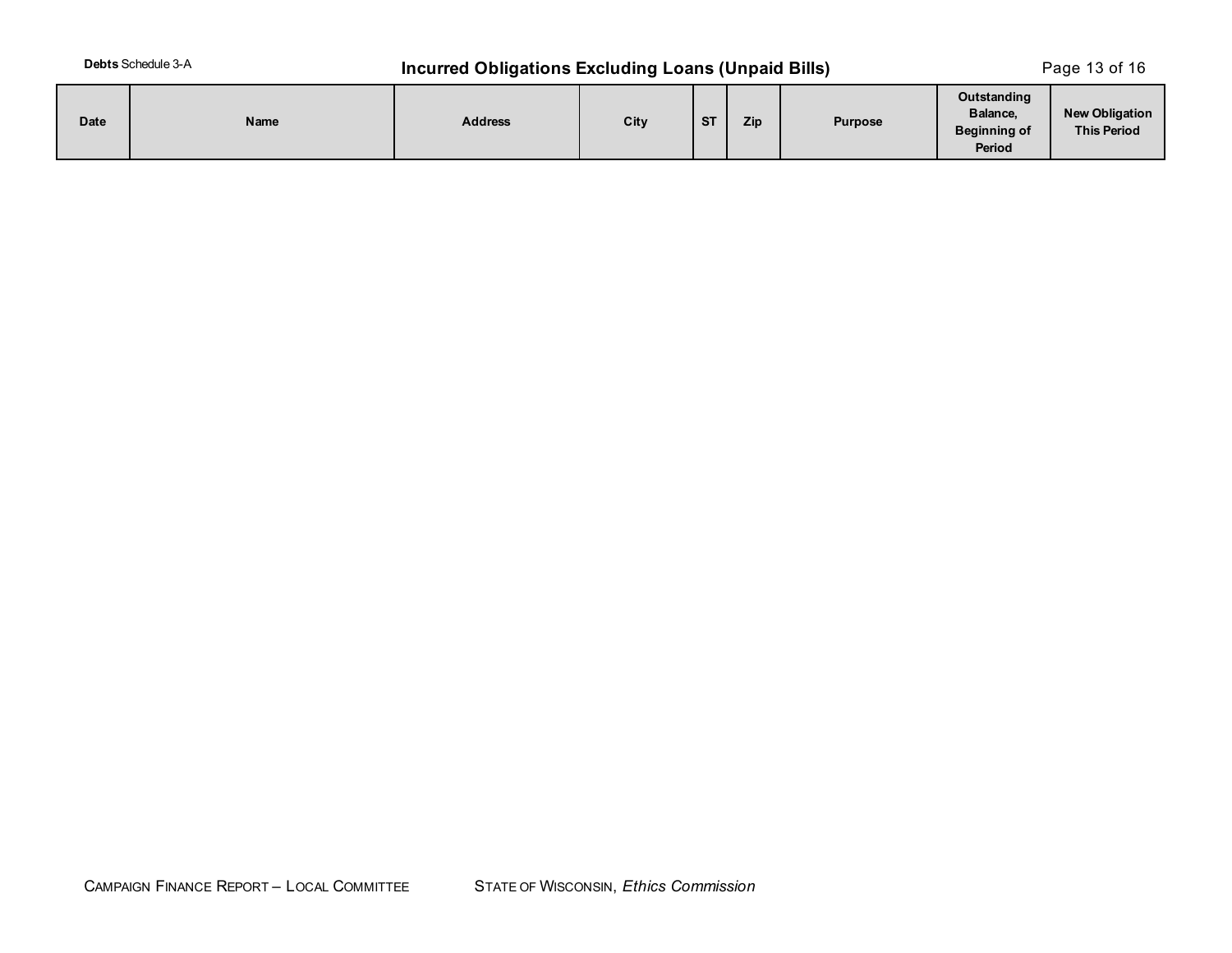**Outstanding Balance, Close of Period**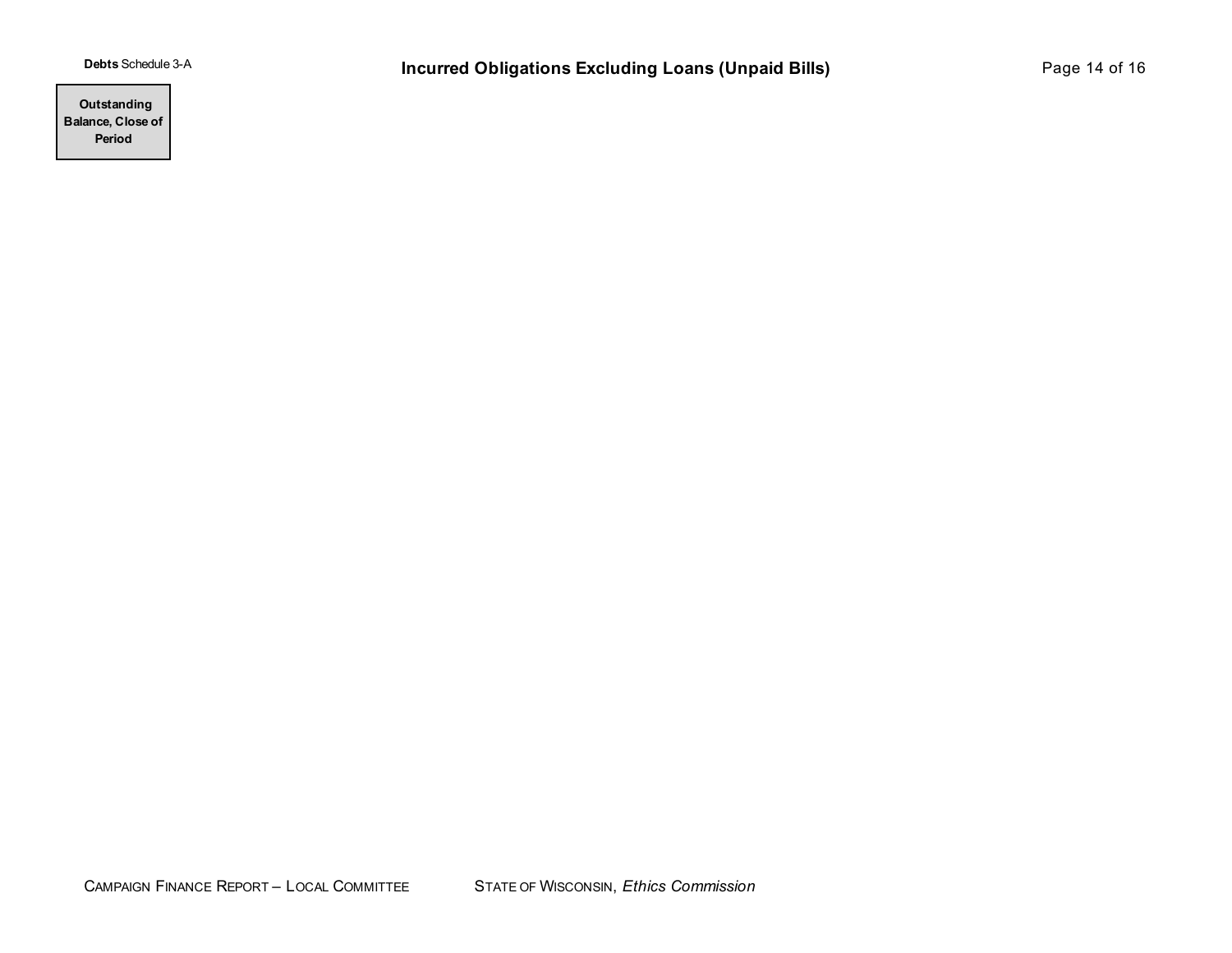## **Debts** Schedule 3-B **Loans (Personal, Committee, Commercial)** Page 15 of 16

| Date | Name | <b>Address</b> | City | <b>ST</b> | Zip | <b>Guarantor (if Any)</b> | Outstanding<br>Balance,<br><b>Beginning of</b><br>Period | New Loan<br><b>Amount This</b><br>Period |
|------|------|----------------|------|-----------|-----|---------------------------|----------------------------------------------------------|------------------------------------------|
|------|------|----------------|------|-----------|-----|---------------------------|----------------------------------------------------------|------------------------------------------|